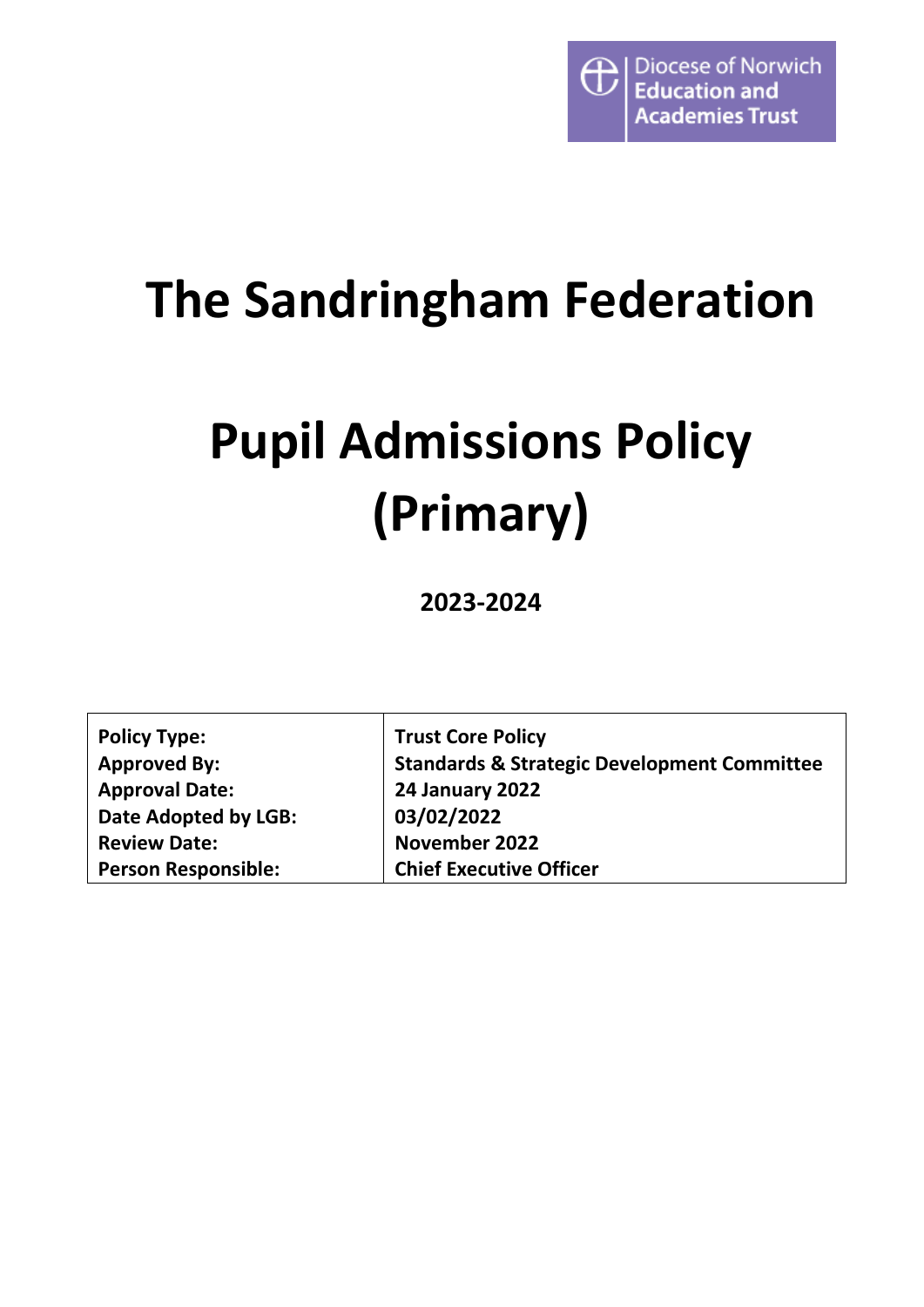#### <span id="page-1-0"></span>**Summary of Changes**

| Page<br>Ref. | <b>Section</b>                                | Amendment                                                                                                                                                                                                                                                         | Date of<br>Change |
|--------------|-----------------------------------------------|-------------------------------------------------------------------------------------------------------------------------------------------------------------------------------------------------------------------------------------------------------------------|-------------------|
| All          | <b>All</b>                                    | Dates moved forward by one year                                                                                                                                                                                                                                   | <b>Nov 2021</b>   |
| All          | All                                           | References to School Admission Code 2014 changed to School<br><b>Admission Code 2021</b>                                                                                                                                                                          | <b>Nov 2021</b>   |
| 5            | 3                                             | Addition of 'Reception Year to clarify that PAN only applies to<br>the relevant age group (School Admissions Code 2021)                                                                                                                                           | Sept 2021         |
| 6            | 6                                             | Wording amended for item 1 of oversubscription criteria $-$<br>now includes children who appear to the Admissions<br>Authority to have been in state care outside of England but<br>ceased to be so as a result of being adopted (School<br>Admissions Code 2021) | Sept 2021         |
| 6            | 6. Admissions<br>oversubscription<br>criteria | EHCP plans sit above oversubscription criteria as they are a<br>separate process so this has been removed from the<br>oversubscription criteria and included in the first paragraph of<br>this section                                                            | Jan 2021          |
| 14           | Appendix 2                                    | Reference to the Data Protection Action 1998 has been<br>updated to reference General Data Protection Regulations<br>2018 (GDPR)                                                                                                                                  | Jan 2021          |
| 6            | 6. Admissions<br>oversubscription<br>criteria | Section updated in line with new Diocese of Norwich<br>Admissions Guidance.                                                                                                                                                                                       | Sept 2020         |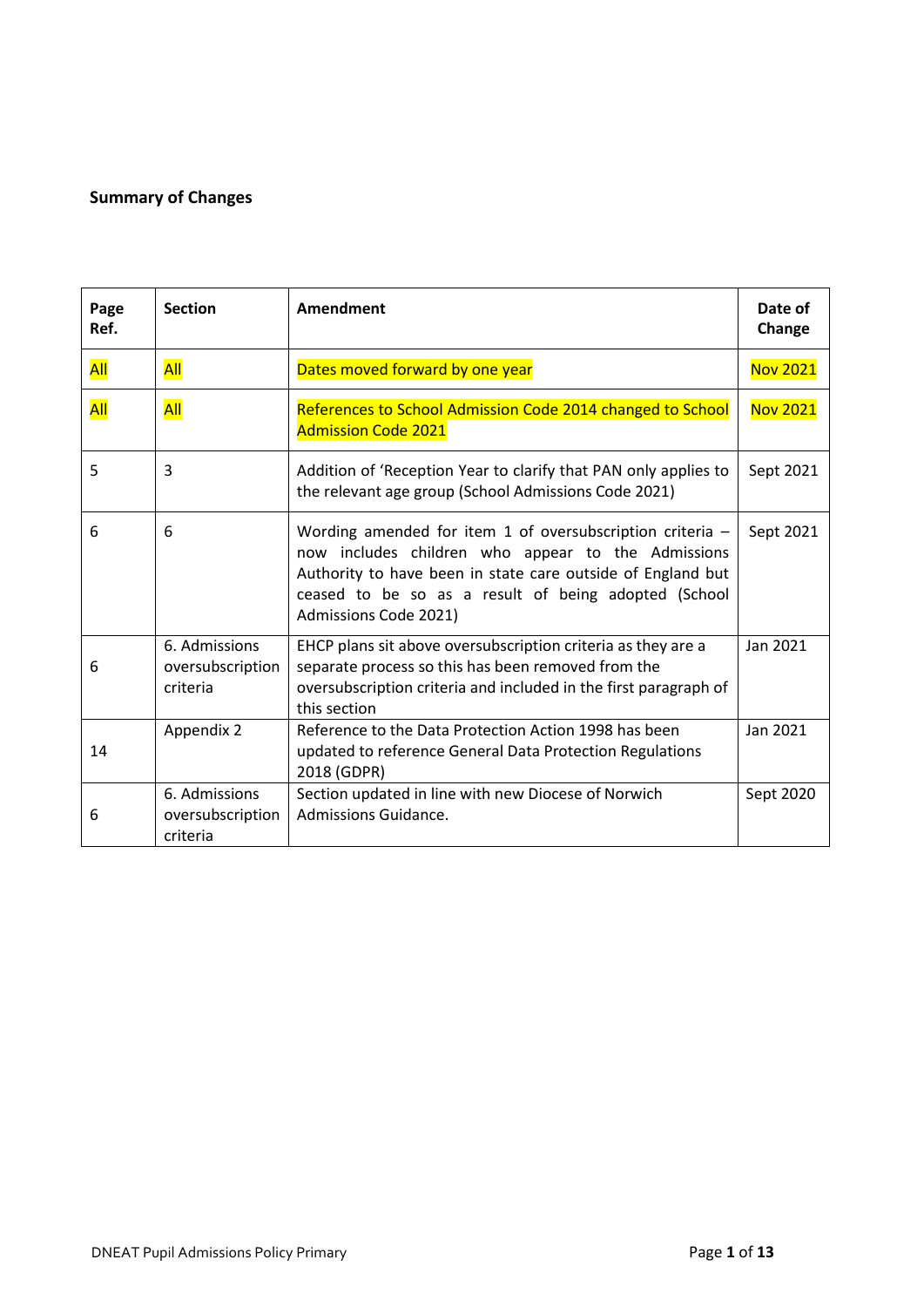#### **Contents**

| 5. How parents can apply for their child to be admitted to the Reception Class of our |  |
|---------------------------------------------------------------------------------------|--|
|                                                                                       |  |
|                                                                                       |  |
|                                                                                       |  |
|                                                                                       |  |
|                                                                                       |  |
|                                                                                       |  |
|                                                                                       |  |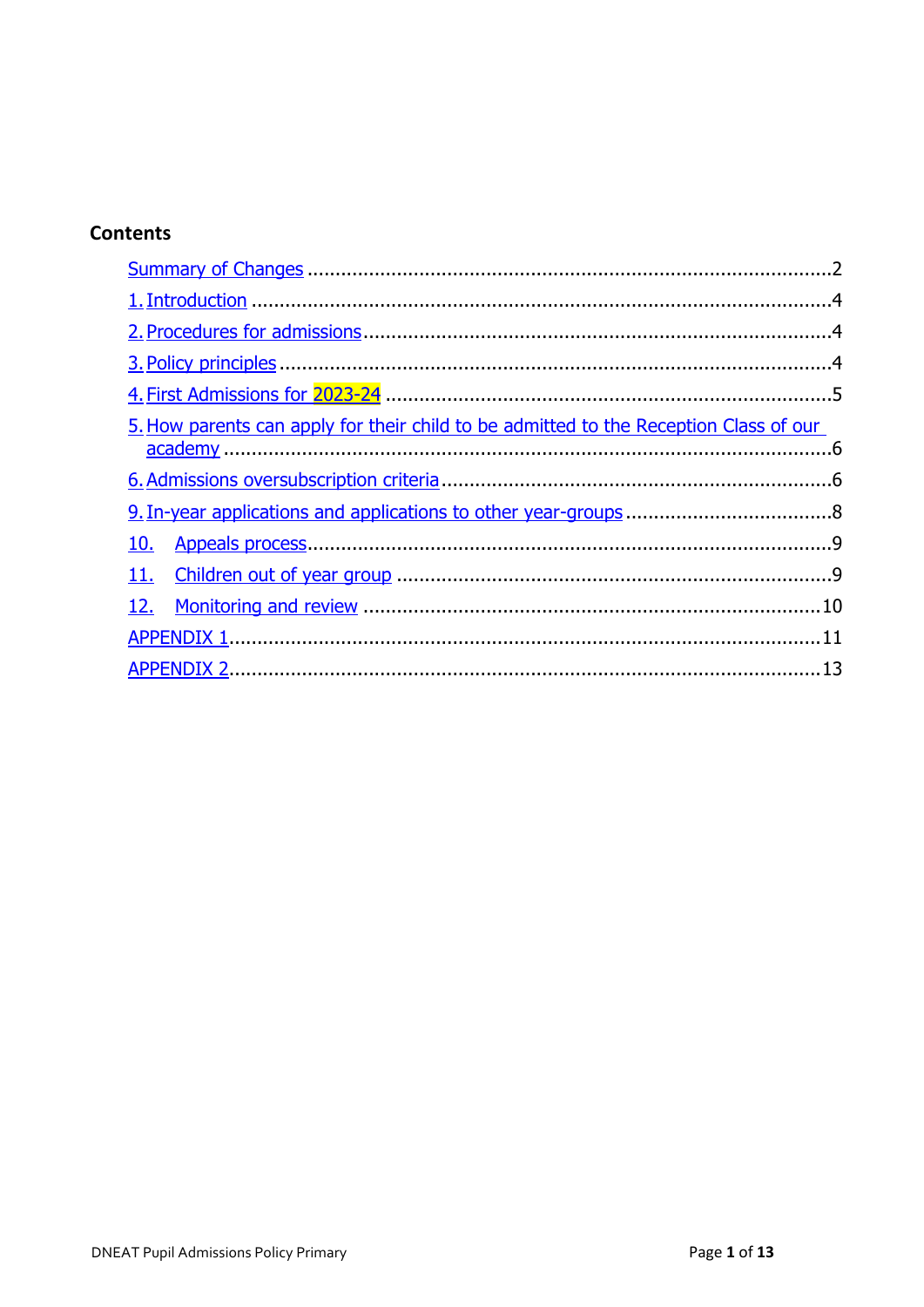#### <span id="page-3-0"></span>**1. Introduction**

The Diocese of Norwich Education and Academies Trust (the "Trust") is accountable for all policies across its Academies. All policies, whether relating to an individual academy or the whole Trust, will be written and implemented in line with our ethos and values as articulated in our prospectus. We are committed to the provision of high quality education in the context of the Christian values of responsibility, respect and dignity where individuals are valued, aspirations are high, hope is nurtured and talents released.

Flitcham/Sandringham and West Newton Church of England Primary Academy is an academy within the Diocese of Norwich Education and Academies Trust. The Trust is the Admissions Authority for the academy and is committed to considering all applications fairly and equally. In line with the Trust's Scheme of Delegation the Local Governing Body (LGB) is responsible for consultation, application decisions and for administering any appeals. All admissions are made through the process coordinated by the relevant Local Authority.

This Admissions Policy is subject to a statutory public consultation and conforms to the 2021 Schools Admissions Code and the Schools Standards and Framework Act 1998, as revised by the Education Act of 2002. The policy should be read in conjunction with admissions documentation provided by your home Local Authority. The Trustees of DNEAT and Local Governors have made every effort to ensure that these arrangements comply with the School Admissions Code 2021 and all relevant legislation.

This policy references guidance from both Norfolk and Suffolk County Councils as these will be the appropriate Local Authorities for the vast majority of parents [see Appendix 1 for definition of parent] applying for places in academies within the Diocese of Norwich's boundaries which extend beyond the county of Norfolk and include parts of Suffolk.

#### <span id="page-3-1"></span>**2. Procedures for admissions**

Admissions to all DNEAT academies are made through the process led by Norfolk (or Suffolk) County Council's admission team (see section 5 below for web links to the guidance). This policy gives you details of how to apply for admission to Flitcham/Sandringham and West Newton academy as well as the admission principles followed by the academy as set out by DNEAT. The procedures relating to each type of admission are set out in the relevant section.

#### <span id="page-3-2"></span>**3. Policy principles**

We seek to be an inclusive academy, welcoming children from all backgrounds and of all abilities and this admissions policy reflects this. A child's level of achievement or specific needs are not a barrier to admission to the academy.

Once a place has been offered we will seek to discuss children and their individual needs with parents before they are admitted to the academy and seek to make any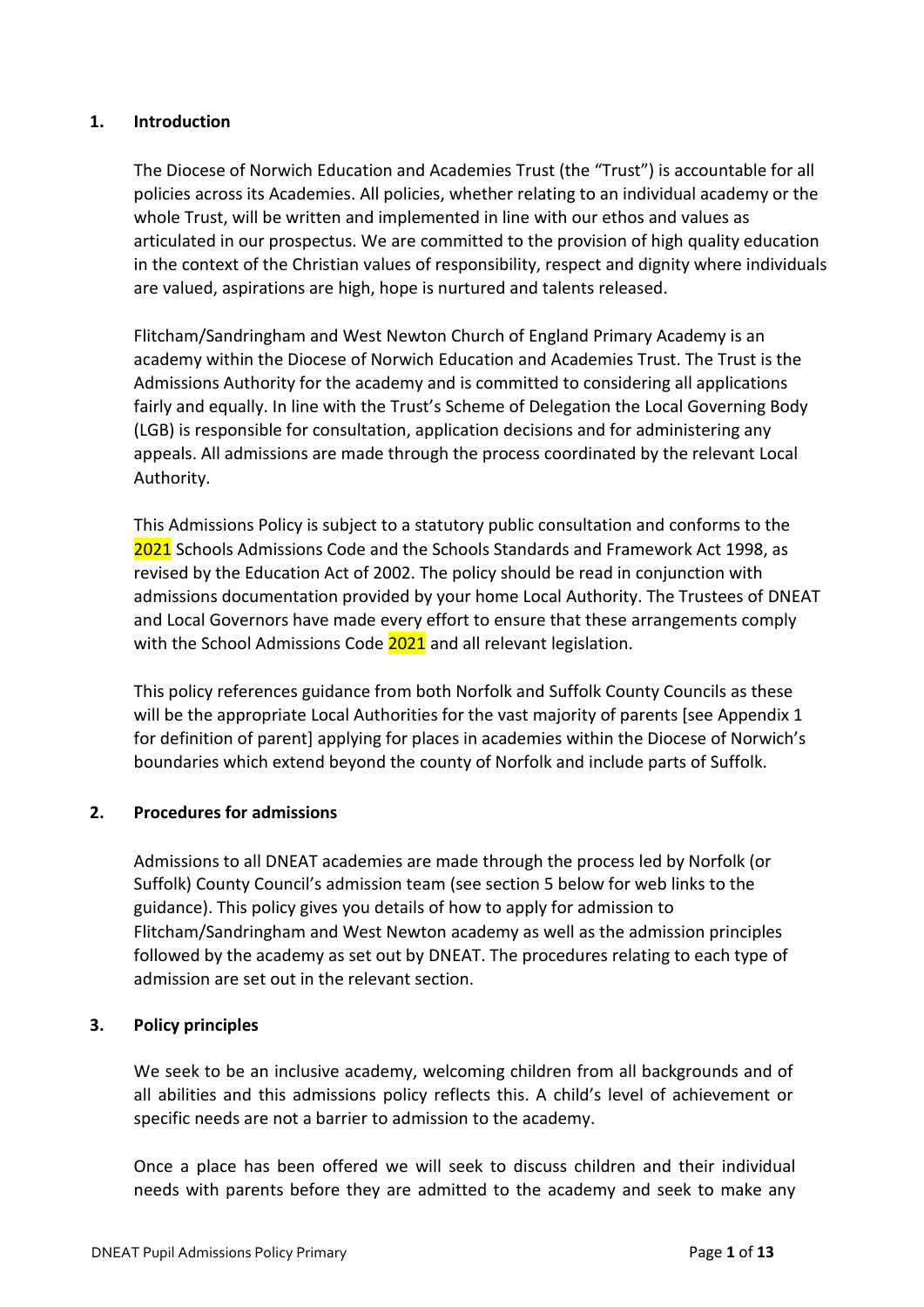reasonable adjustments to accommodate all children.

We seek to follow all relevant legislation regarding admissions, including in the setting and application of our over-subscription criteria (see section 6).

We believe that ideally each child should be admitted to the school of their parents' choice. However, the school buildings cannot accommodate an unlimited number of children and excessive class sizes are detrimental to the education of the children in the class. The Published Admissions Number for the **Reception Year** in this school is Flitcham 15/Sandringham 12. The academy will not usually admit children in to classes if their admission would cause the class size to increase above legal or practical limits, or the Published Admissions Number to be breached.

#### <span id="page-4-0"></span>**4. First Admissions for 2023-24**

Children enter school at the start of the school year in which they become five, so children born between 1 September 2018 and 31 August 2019 will begin school in September 2023. A fulltime place will be offered from September for all children as detailed in the admission authorities code (Paragraph 2.17)

#### *Deferment*

Where parents are offered a place for their child in the Reception Year, the law allows them to either to take up the offer full-time in September, or ask to take up the offer parttime or defer entry. If a parent wishes to defer entry to later in the year the place will be held open until the child starts school. However, parents must take up the full-time place no later than the beginning of the term after the child's fifth birthday and must in any case take up the place before the end of the school year for which the original application was accepted.

Parents are responsible for contacting the Headteacher to discuss deferring the place.

It is expected that children will be admitted only at the beginning of term unless there are exceptional circumstances*.*

For children born between 01 April and 31 August 2019 ('summer born children'), admission may only be deferred until April 2024. Parents with children born between these dates would not be breaking the law by not admitting them to school until September 2024, but schools may not keep places open for the whole of the reception year until September 2024. Such parents would need to re-apply for a place from September 2023.

For summer born children parents have the right to request consideration for their child to be admitted to reception class in September 2024. Admission authorities will consider requests to defer admission in accordance with Admissions Code (para 2.17 and 2.18).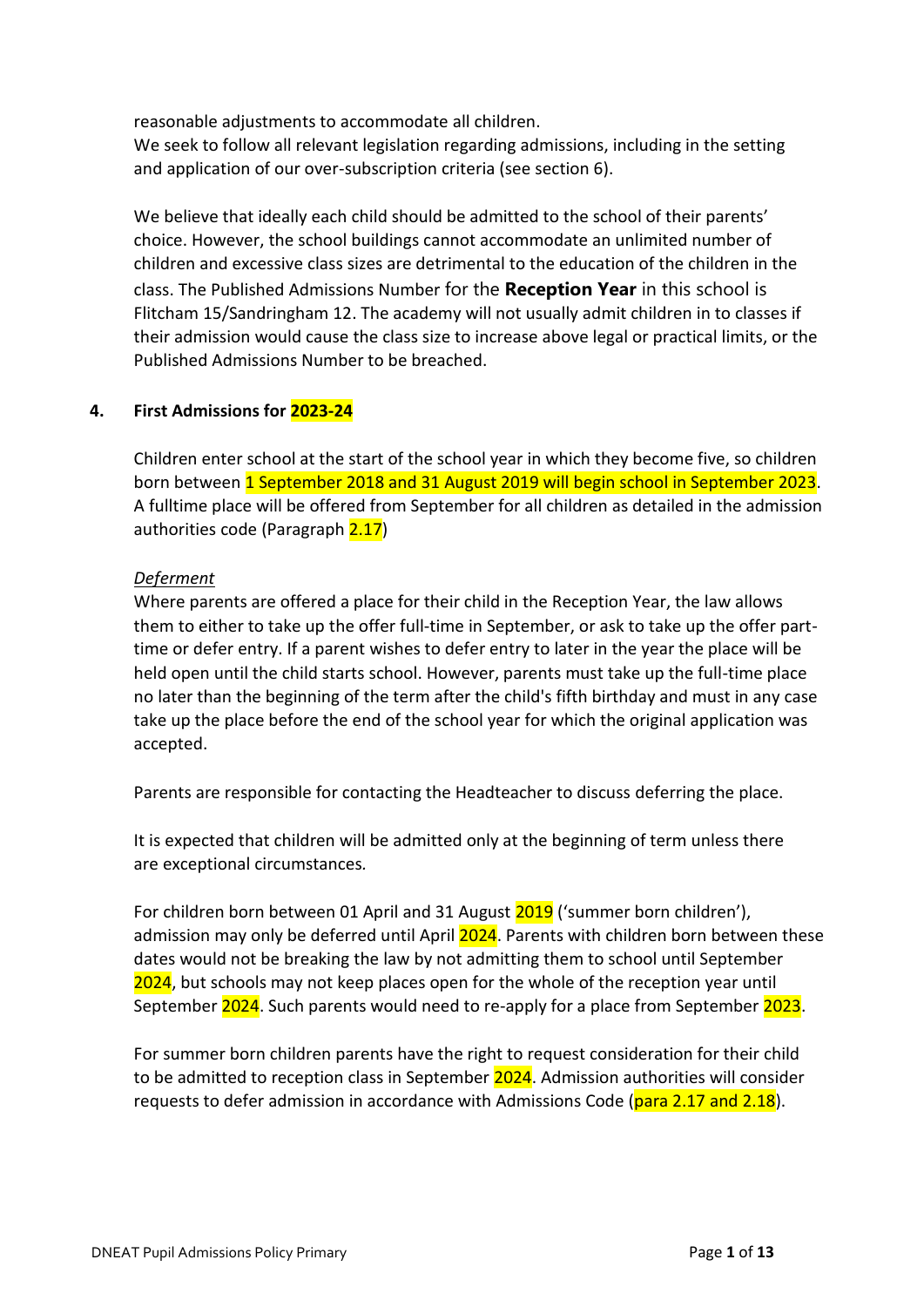#### <span id="page-5-0"></span>**5. How parents can apply for their child to be admitted to the Reception Class of our academy**

Parents can apply online or by using a paper-based application form.

Completed paper application forms should be returned to The Admissions Team, Norfolk County Council's Children's Services, County Hall, Martineau Lane, Norwich, NR1 2DH (for Suffolk residents it is Endeavour House, 8 Russell Road, Ipswich IP1 2BX)

Parents can apply online, and find further information, at: Norfolk – [https://www.norfolk.gov.uk/admissions](about:blank) Suffolk - [https://www.suffolk.gov.uk/admissions](about:blank)

Applications for Reception Class admission September 2023 to August 2024 (i.e. for children born **1st September 2018 to 31st August 2019**) must be received by Norfolk or Suffolk County Councils by 15th January 2023. Second and late applications will be considered according to criteria and dates set out on Norfolk and Suffolk County Councils' admission's web page (follow previous link).

Applications are processed by Norfolk County Council or Suffolk County Council on behalf of DNEAT and decision letters are sent to all applicants on **16th April 2023** (or next working day).

#### <span id="page-5-1"></span>**6. Admissions oversubscription criteria**

A child who has an Education Health and Care Plan naming the school or academy is required to be admitted.

Where the Academy is oversubscribed (there are more applicants than places available) places will be allocated in accordance with the following criteria and in the following order of priority.

- 1. Looked after children (children in care) and all previously looked after children, including those children who appear (to the admission authority) to have been in state care outside of England and ceased to be in state care as a result of being adopted. Previously looked after children are children who were looked after but ceased to be so because they were adopted (or became subject to a child arrangements order or special guardianship order
- 2. Siblings of children already at the school living in the catchment area [for the definition of sibling and catchment area refer to items 2 and 3 in the *definitions* section of the Appendix 1]
- 3. Residence within the catchment area of the school [for explanation of resident refer to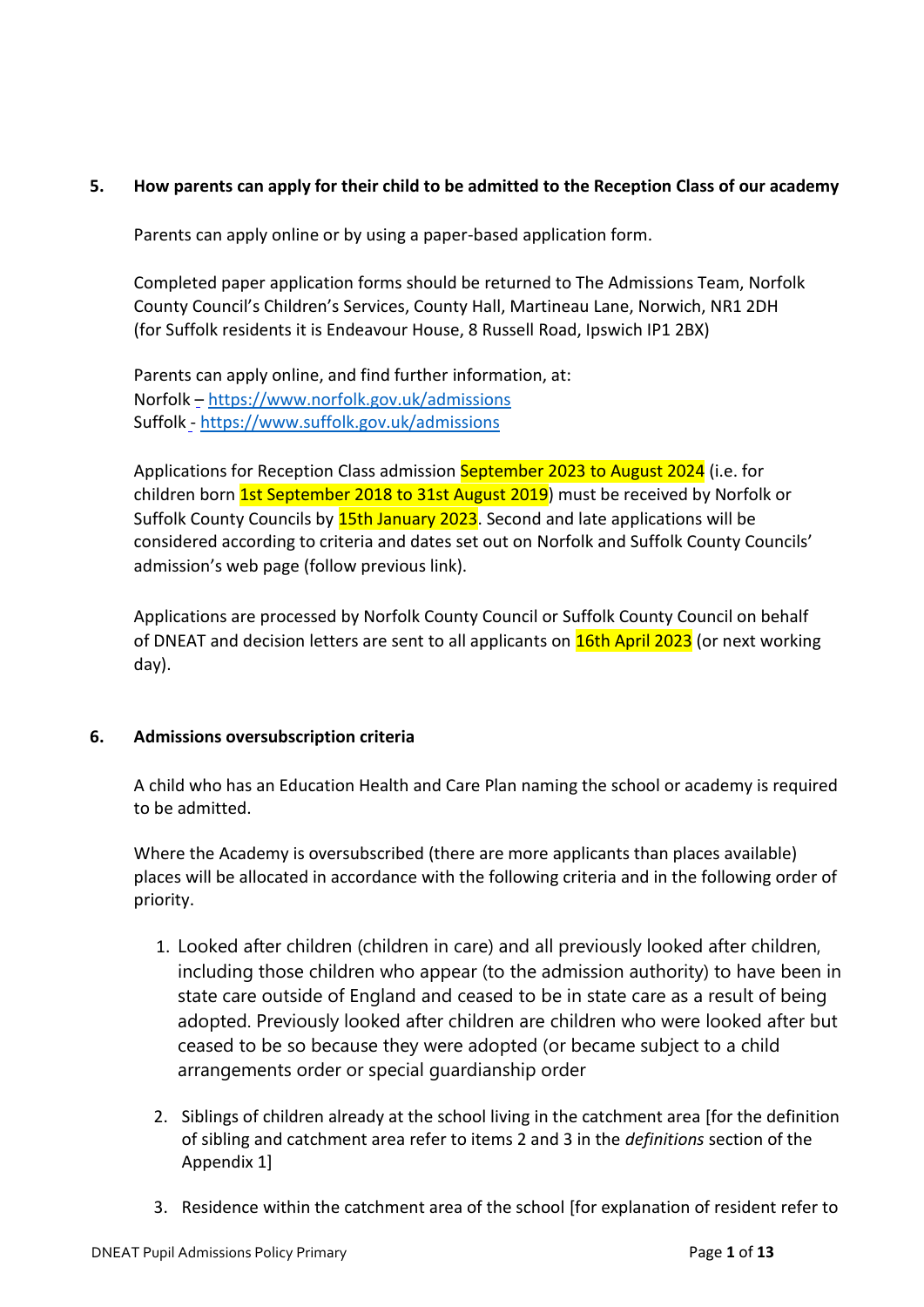item 2 in the *clarifications* section of Appendix 1. For explanation of catchment area refer to item 3 in the *definitions* section of Appendix 1].

- 4. Siblings of children already at the school living out of catchment [for definition of sibling and catchment area refer to items 2 and 3 in *definitions* section of Appendix 1].
- 5. Children living out of the catchment area who have a faith and / or whose parents are committed Church members and wish them to receive an education in a school with a Church of England foundation [for explanation of committed Church member refer to item 3 in *clarifications* section of Appendix 1]. They should support this application by completing the Supplementary Information Form (SIF) in Appendix 2. Within this criterion the following hierarchy will be applied:
	- I. Anglican
	- II. Other Christian denomination
	- III. Other organised religions

For further information and advice on this criterion refer to items 5 and 6 in the *clarifications* section of Appendix 1.

- 6. Children of staff where:
	- I. a member of staff has been employed at the school for two or more years at the time at which the application for admission to the school is made and/or
	- II. the member of staff is recruited to fill a vacant post where there is a demonstrable skill shortage
- 7. Children who are due to transfer and live outside the area served by the school who attend a school within DNEAT at the opening date of the admissions round.
- 8. Resident out of the catchment area of the school [for explanation of resident and catchment area refer to items 2 and 3 in the *clarifications* section of Appendix 1]

In the event of the having to use a tie-breaker to distinguish between two or more applications of equal strength, the child living the **shortest distance** from home to school in a straight line as the crow flies route should have priority [for explanation of shortest distance refer to item 4 in the *clarifications* section of Appendix 1].

If the School / Academy Trust's decision is not to grant a place for your child, you have the right to appeal against its decision. You will be sent information on how to appeal.

All unsuccessful applicants are placed on a waiting list that is maintained in the rank order of the oversubscription criteria (taking into account the distance tie-breaker if appropriate). This does mean that the position of applicants on the list could change during the lifetime of the waiting list. If, at any time, the number of pupils to be admitted falls below the PAN then the available place(s) will be offered to the applicant(s) at the top of the waiting list. This waiting list ceases to be valid on 31 December 2023.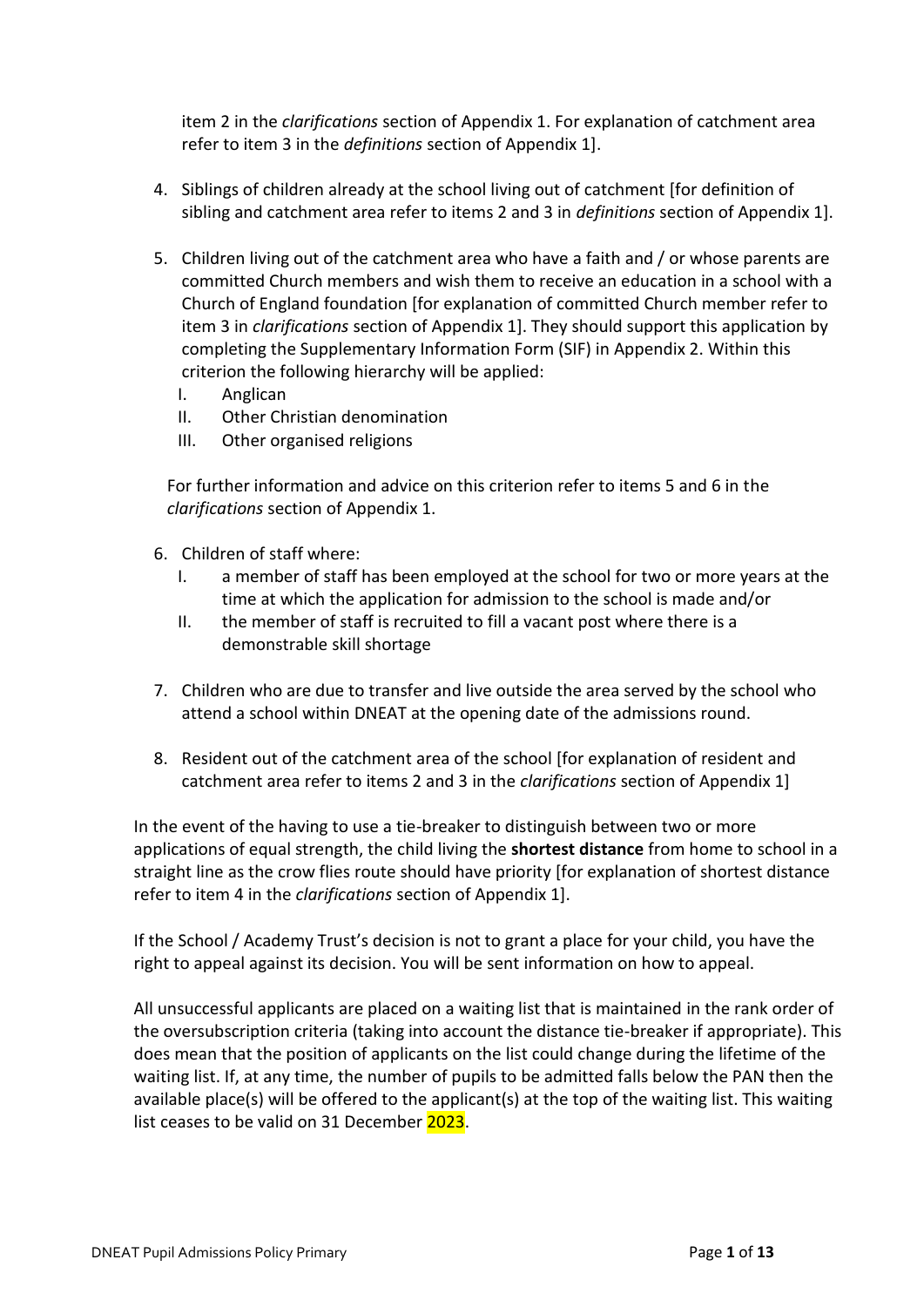#### <span id="page-7-0"></span>**7. In-year applications and applications to other year-groups**

The Governors follow the accepted procedures agreed with Norfolk County Council/Suffolk County Council in considering applicants at all other times of the year. The PAN of 15 Flitcham / 12 Sandringham per year group, as well as the upper limit on class sizes, is maintained (as far as possible) throughout the school. Governors apply the oversubscription criteria where necessary. No waiting lists are maintained for year groups other than the Reception year.

The following process for in-year application applies:

- 1. Applications are not normally considered more than one term ahead of the date the place is required and only one application per school year is allowed. For full details of the process please refer to the relevant Local Authority's website.
- 2. Parents wishing to transfer their children from one school to another where there is no change of address should, in the first instance, discuss the matter with the Headteacher of their current school before applying for another school or academy. (see also item 8 below)
- 3. Parents who wish to make an in-year application for a place at a Norfolk academy should contact Norfolk County Council who will consult with the Academy and offer the place if one is available. For any Suffolk academy the Local Governing Body should be contacted – Suffolk County Council do not administer in-year admissions.
- 4. When a place becomes available in a year group that has been full at this academy, any applicant refused a place for that school year in the last 15 school days and any applicant for whom an appeal has been lodged and is still to be heard, will be considered alongside any new applications. The place will be offered to the pupil ranked highest in accordance with the oversubscription criteria. The Academy is responsible for recording recent applications within the 15 school day period and managing this part of the process.
- 5. All applications will be processed by Norfolk County Council (or by DNEAT's Suffolk academies) within 15 school-days and the decision communicated by writing.
- 6. If the number of applications exceeds the number of places available the Local Governing Body will use the published oversubscription criteria (see earlier in policy) to determine the offer of places. Any unsuccessful applicant has the right to appeal the decision to an independent panel and details of how to do this will be included in the decision letter.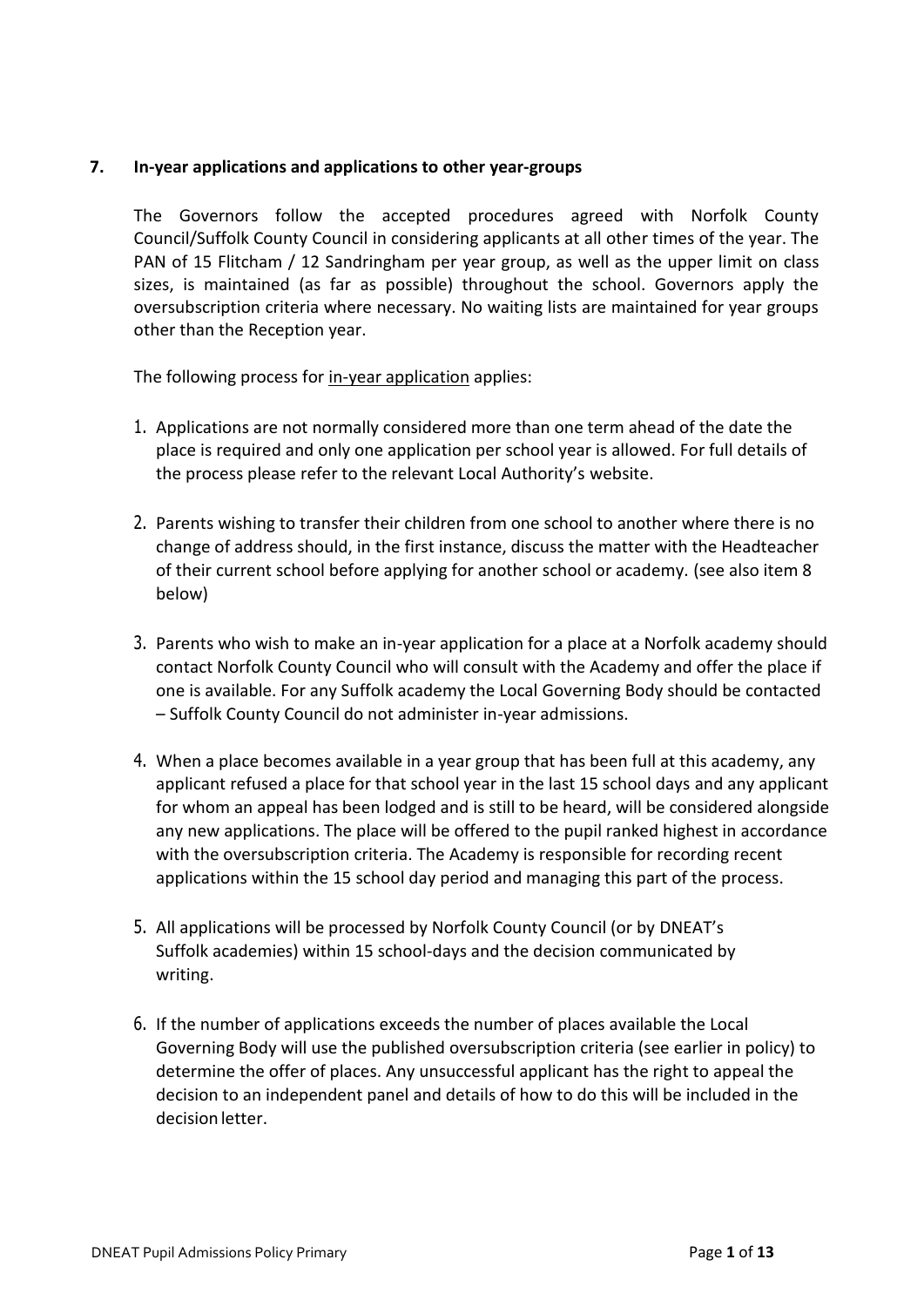7. When an offer of a place is made and the child already has a place in a local mainstream school, Norfolk County Council will offer the place from the start of the following term. The child will remain on roll at the previous school until they take up the place at thisacademy.

#### <span id="page-8-0"></span>**8. Appeals process**

If the decision is not to grant a place for your child, you have the right to appeal against this decision. You will be sent information on how to appeal. Annual Admission round appeals must be heard within 40 school days. In-year appeals must be heard within 30 school days. There is no deadline for the submission of appeals which are independently administered by the Local Governing Body.

Unsuccessful applicants and appellants who are still unable to secure a place at this academy may only submit a fresh application if there has been a significant change in the circumstances of the parent, child or school, for example a house move.

If there is no significant change in circumstances, you can make another application for the following academic year but this will not normally be considered more than one term ahead of the date when you want your child to start at the school.

#### <span id="page-8-1"></span>**9. Children out of year group**

It is expected that children will normally be educated within their chronological year group. However, the Local Governing Body, on behalf of DNEAT, will make decisions on the basis of the circumstances of each case and in the best interests of the child concerned in line with the School Admissions Code (September 2021). A request for admission out of year group can only be considered where the school has places available.

The admissions authority, DNEAT, has delegated authority for this type of admission to this academy's Local Governing Body. You can make a request to the Local Governing Body in writing. This will need to include, where relevant, any supporting evidence. The Local Governing Body will make a decision on the request, taking into account the views of the Headteacher.

The academy will write to you with the outcome including the reasons for the decision. If the request is refused, you should be given the details of how to complain to the school.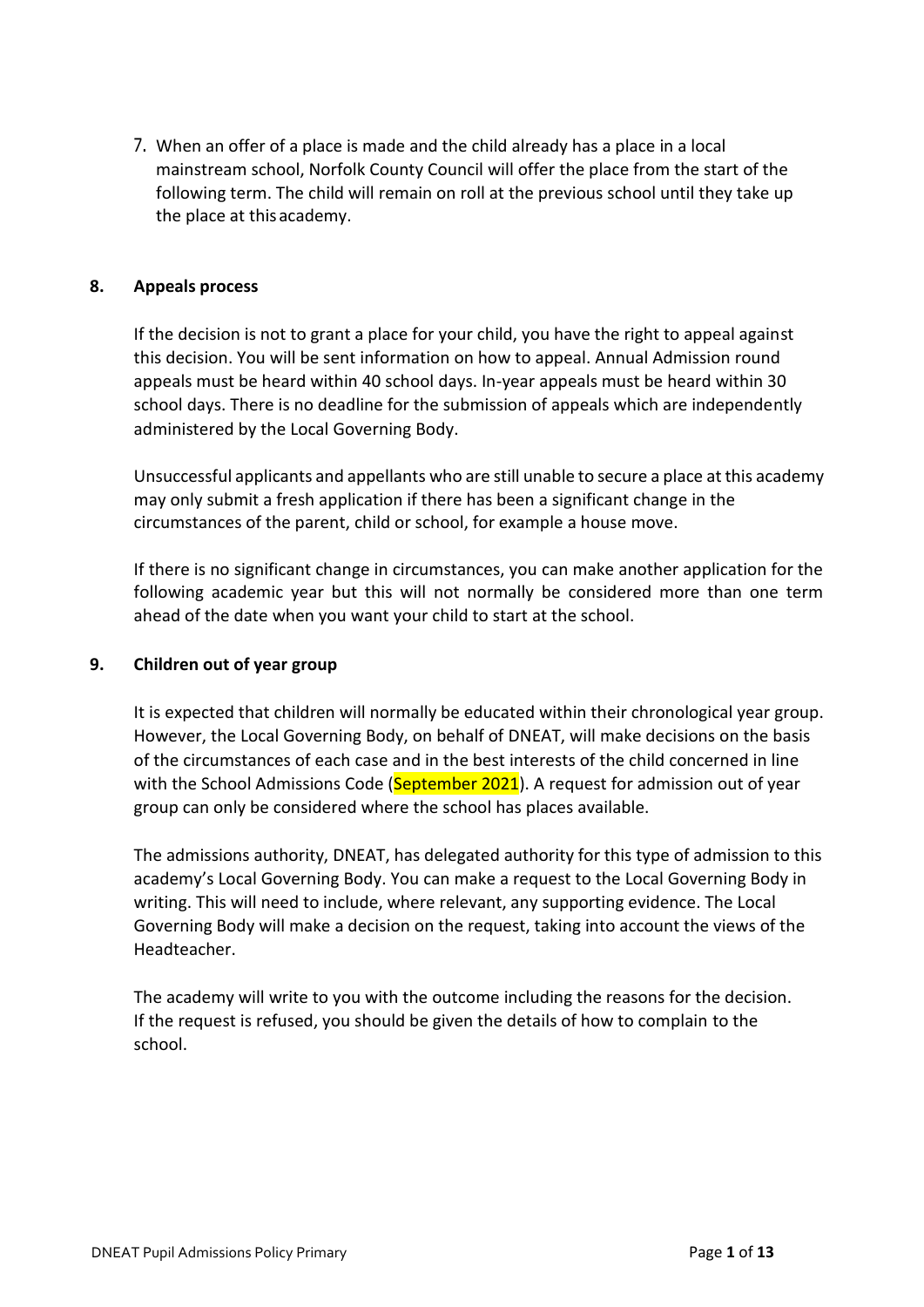#### <span id="page-9-0"></span>**10. Monitoring and review**

This policy will be reviewed by DNEAT and adopted by Local Governing Bodies annually but, in accordance with the 2021 School Admissions Code, will only be subject to public consultation every seven years unless changes are proposed (other than the correction of closing dates and definitions of school years). That consultation will last for a minimum of 6 weeks and will take place between 1  $^{\text{st}}$  October and the 3 1  $^{\text{st}}$  January of the year before the arrangements are to apply (e.g. for a policy to apply to applications in  $2023 -$  for admission in September  $2023$  onwards consultation must be completed by 31  $\mathrm{^{st}$  January 2022). This consultation allows for Parents, other Schools and Academies, the Diocese, Local Authority and the local community to raise any concerns about the proposed admission arrangements.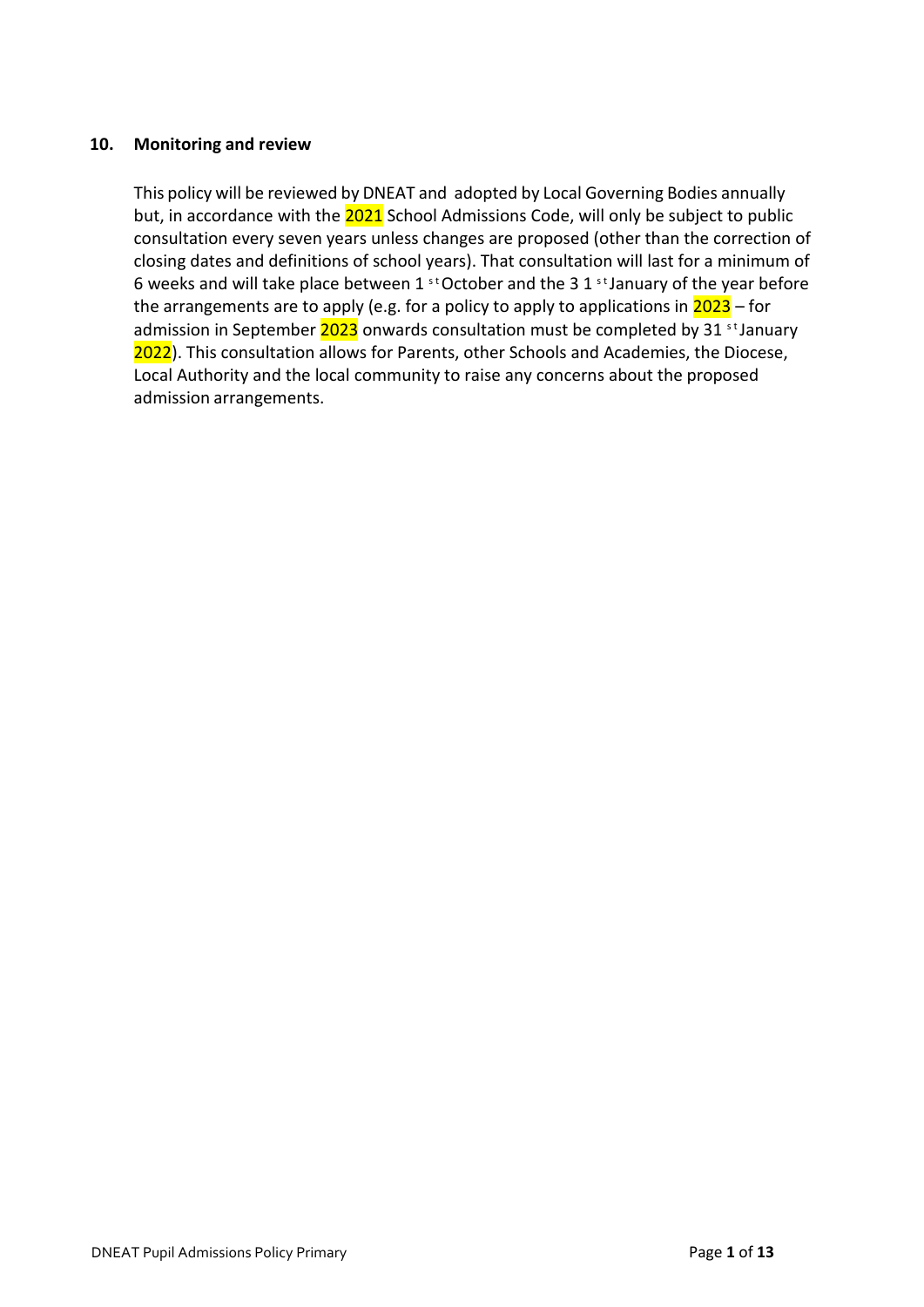#### <span id="page-10-0"></span>**APPENDIX 1**

#### **Definitions:**

- 1. Parent is defined as all people with parental responsibility for the child, including legal guardians
- 2. Sibling: Where the child has a sibling in the school or a sibling has already been offered a place at the school, and where the sibling will still be attending the school at the time of admission but not in the sixth form. The term 'sibling' includes: natural, half, step, and adopted brothers and sisters; a child of the partner of the parent/carer; and children who are fostered into the family. In all these cases, the child and their sibling will both be living at the same address (that is where the child is ordinarily resident) in a single family unit. This means that children from different family units, where those separate families are living together at the same address, are not considered siblings under this criterion.
- 3. Catchment area: All DNEAT's academies prioritise children living in the local area and within the Admissions Policy this is described as the school catchment area. Detailed information regarding catchment areas is available at www.wherellive.norfolk.gov.uk or [www.suffolk.gov.uk/admissions.](about:blank)

#### **Clarifications:**

- **1.** The applicant for admission must be the parent or legal guardian of the child for whom admission is sought.
- **2.** Ordinarily resident: By ordinarily resident we mean the place where your child usually lives. We consider this to be where they sleep overnight. We may need proof of this address. If you use another address to give the impression that your child lives at a different address to where they are ordinarily resident, such as a second home or a grandparent's address, so that you have a higher priority for a place at that school; we consider this to be a fraudulent application. Where a child lives at two or more addresses, each for part of the week, the address at which the child is ordinarily resident will be considered to be the address that the child lives at for most of the week (excluding weekends and school holidays). Separate evidence in writing from each parent must be provided to confirm the child's living arrangements at the time of application.

In cases where the child spends an equal proportion of the school week at two or more different addresses, evidence of which is to be considered the main contact address will be required to support the application. Agreement in writing by the parents will be required to state which address is to be used as the ordinarily resident address. This address will then be used when processing all school preferences expressed. It is not acceptable to use one address for one school preference and another address for another school preference.

If we are aware of a parental dispute affecting the application, we may not be able to deal with the application and you may need to seek independent legal advice in order to resolve the matter.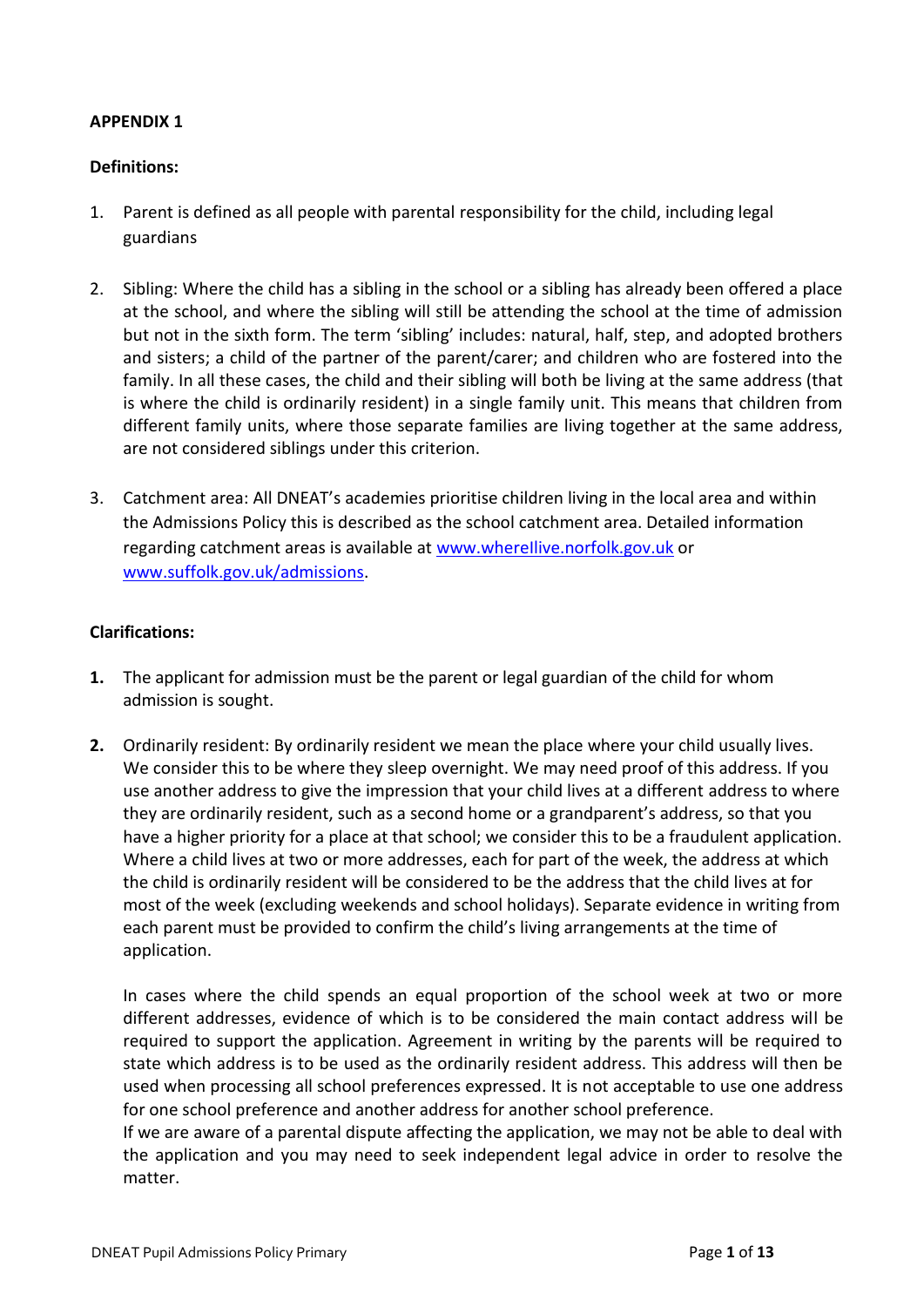We will consider Gypsy, Roma and Traveller children moving into an area as 'Resident' in that area when they apply for a school place.

- **3.** Committed Church member is defined as one who has attended worship at least once a month on average for at least 1 year prior to the date of the application. A completed Supplementary Information Form (SIF) should be submitted to support this (see Appendix 2).
- **4.** We will measure the distance by a straight line ('as the crow flies'). All straight line distances are calculated electronically by the LA using data provided jointly by the Post Office and Ordnance Survey. The data plots the co-ordinates of each property and provides the address-point between which straight line distance is measured and reported to three decimal places. Where there is more than one home within a single building (for example apartments) we will measure to a single point within that building irrespective of where those homes are located.

In the unlikely event of two or more applicants living the same distance and competing for a single place, lots will be drawn by someone independent of the school to determine the successful applicant.

**5.** Other recognised Churches are those in full membership of Churches Together in England (or in full membership of a federation of Churches that is in full membership of Churches Together in England.) or the Evangelical Alliance. Further details can be obtained from the following websites:

[http://www.cte.org.uk/Groups/42314/Home.aspx](about:blank) [http://www.eauk.org/](about:blank)

- **6.** Applicants who wish to be considered as committed adherents of other organised religions will be required to show an equivalent level of commitment to that described for Christian applicants and provide a letter signed by their local faith Leader. Other recognised organised religions are Islam, Judaism, Hinduism, Buddhism, Sikhism and Jainism.
- **7.** Multiple births if the final place at the Academy is offered to a twin/triplet etc. and the remaining sibling(s) would ordinarily be refused a place, the Governors will offer places to the remaining sibling(s). It is not the Governors policy to separate twins/triplets etc. even when their admission would breach infant class size legislation.
- **8.** Shared Responsibility: In cases where the child spends an equal proportion of the school week at two or more different addresses, evidence of which is to be considered the main contact address will be required to support the application. Agreement in writing by the parents will be required to state which address is to be used as the ordinarily resident address (see clarification note 2 above). This address will then be used when processing all school preferences expressed. It is not acceptable to use one address for one school preference and another address for another school preference.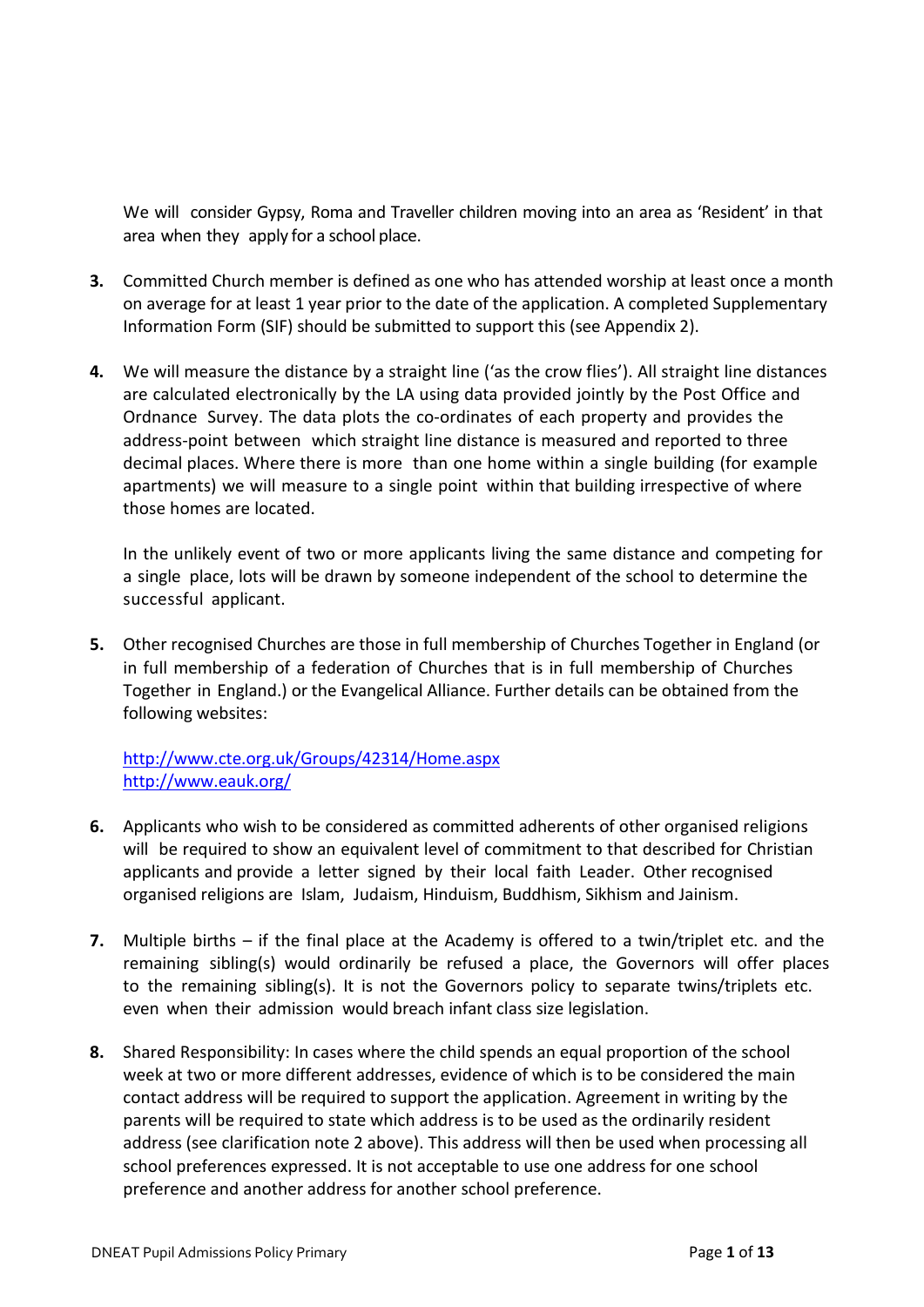#### <span id="page-12-0"></span>**APPENDIX 2**

#### **Supplementary Information Form for applications to**

#### **The Sandringham Federation**

#### *If you wish your application to be considered under Priority 5 of the oversubscription criteria please complete this form as fully as possible.*

- **This is not an application form. Applications for a school place must be made following the Norfolk County Council process.**
- **This form may be completed if ANY of your preferences are for**

**\_\_\_\_\_\_\_\_\_\_\_\_\_\_\_\_\_\_\_ Church of England Primary Academy – it is not compulsory to complete this form in order to make a valid application, but the information it contains may assist the Academy Trust (as the Admissions Authority) in applying their oversubscription criteria.**

**Please refer to the details of the schools admissions criteria before you apply.**

*N.B. Forms which are altered or which contain incorrect information (eg address, date of birth, etc) will be considered invalid and this may prejudice your application.*

| <b>Full name of child</b>                            |  |
|------------------------------------------------------|--|
| Date of Birth                                        |  |
| <b>Current permanent address</b>                     |  |
| <b>Contact Telephone Number</b>                      |  |
| Which Church do you attend?                          |  |
| Please tick if you attend church at<br>least monthly |  |